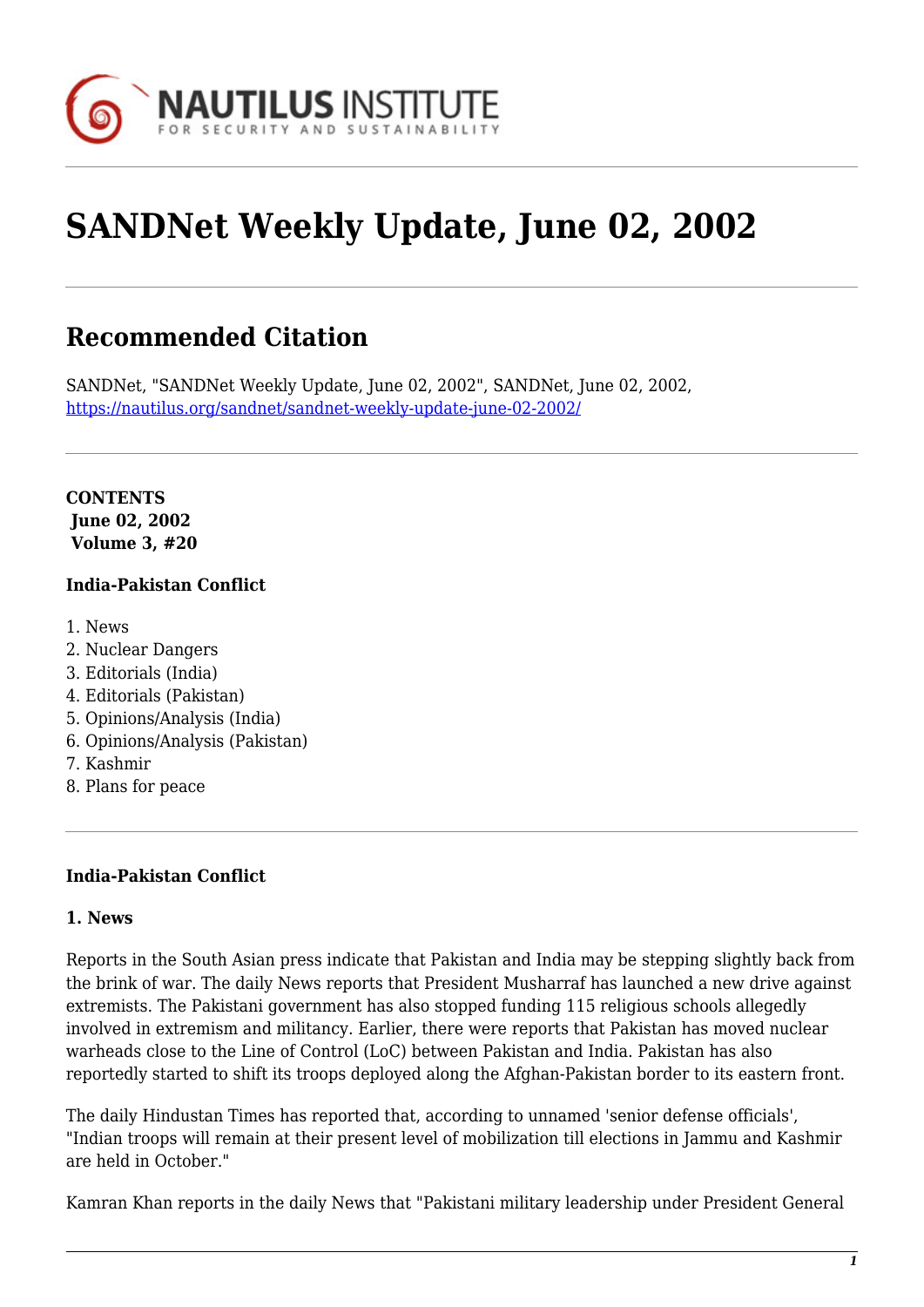Musharraf is "absolutely confident" that the freedom struggle in Kashmir has entered a crucial phase." The Pakistani government has called the report "misleading and false."

# **2. Nuclear Dangers**

Pervez Hoodbhoy's essay in the daily Dawn argues that Pakistan's and India's nuclear affairs are "now being guided by wishful, delusional, thinking" and that the "most frightening delusion is India's trivialization of Pakistan's nuclear capability". Zubeida Mustafa's essay in the same daily argues that "nuclear capability we (Pakistan)created for ourselves four years ago hangs like an albatross tied round our neck." Writing for the daily Hindu, Jean Dreze find it "difficult to attribute a shred of rationality to the war preparations that are taking place in India." Achin Vanaik's essay in the daily Hindustan Times argues that "seeking security through nuclear weapons is nothing but hope masquerading as strategic wisdom."

# **3. Editorials (India)**

The daily Hindustan Times urges the Indian government to "turn the focus from war to a diplomatic solution." A later editorial in the same daily states that "it is becoming clear that India's belligerent stand is beginning to yield results."

# **4. Editorials (Pakistan)**

An editorial by the daily News urges the US to "undertake impartial mediation to prevent war." The daily Dawn believes that Pakistan "has done well" to accept the Russian suggestion of a meeting between President Musharraf and Prime Minister Vajpayee. Another editorial in the daily News applauds the Pakistan government for its recent test firing of surface to surface missiles.

### **5. Opinions/Analysis (India)**

Shekhar Gupta (daily Indian Express) believes that India's "strategy has worked marvelously so far." Rajeev Dhavan (daily Hindu) argues that the Indian government cannot fight 'Muslim Jehad' in Kashmir while supporting 'Hindu Jehad' in Gujarat. C. Raja Mohan (daily Hindu) writes that "climbing down the ladder of military escalation" will be a difficult task for the Indian government. Balakrishnan Rajgopal (daily Hindu) suggests that now "may be our best chance of reviving "law talk'' in international relations and more importantly, preventing the normalisation of war and total destruction." Praful Bidwai (daily Hindustan Times) criticizes the government of being "muddleheadedly about all manner of 'tough' options."

### **6. Opinions/Analysis (Pakistan)**

Ayaz Amir (daily Dawn) writes that "more alarming than Indian intentions is the sense of drift at home." Maqbool Ahmad Bhatty (daily Dawn) believes that that Pakistan's recently concluded missiles tests were "a timely step that should make both Indian opinion and world leaders to take notice" that India's coercive strategy will not work. Shireen Mazari (daily News) writes that "it is becoming truly absurd now. As India has built up its aggressive stance, and conducted a virtual ethnic cleansing of the Muslims in Gujarat, the international community has either deliberately, or otherwise, chosen to ignore the systematic upping of the ante by India." Dr Akmal Hussain (Daily Times) suggests that "as President Musharraf delivers on his promise [to prevent Pakistani militant from crossing the LoC], international diplomacy must shift its focus by pressing India to start a structured process of dialogue with Pakistan for the resolution of the Kashmir dispute." Khaled Ahmed (Daily Times) surveys the news and analysis being carried by the Pakistan television and Urdu Press.